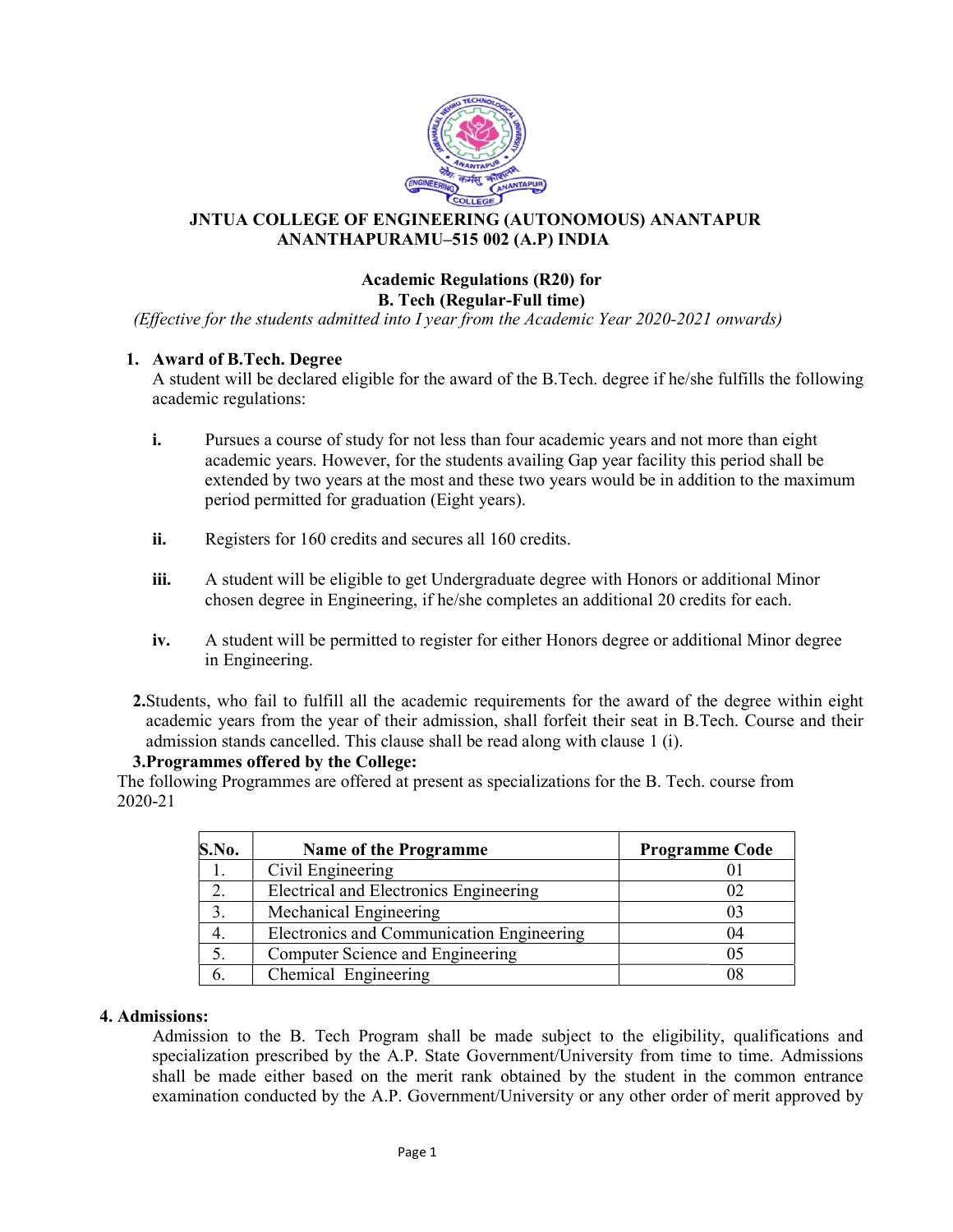the A.P. Government/University, subject to reservations as prescribed by the Government/University from time to time.

### 5. Programme related terms:

- i. Credit: A unit by which the course work is measured. It determines the number of hours of instructions required per week. One credit is equivalent to one hour of teaching (Lecture/Tutorial) or two hours of practical work/field work per week.
- ii. Academic Year : Two consecutive (one odd + one even) semesters constitute one academic year.
- iii. Choice Based Credit System (CBCS): The CBCS provides choice for students to select from the Prescribed courses.
- iv.Each course is assigned certain number of credits based on following criterion:

|                           | Semester   |         |
|---------------------------|------------|---------|
|                           | Hours/Week | Credits |
|                           |            |         |
|                           | UΞ         | U       |
| Theory (Lecture/Tutorial) | 114        | 04      |
|                           |            |         |
|                           |            |         |
| Practical                 |            |         |

### 6. Structure of the Undergraduate Programme

All courses offered for the undergraduate program (B. Tech.) are broadly classified as follows:

| S. No. | Category                                | Code      | <b>Breakup of Credits</b><br><b>(Total 160)</b> |
|--------|-----------------------------------------|-----------|-------------------------------------------------|
|        | Humanities and Social Science including | НS        | 10.5                                            |
|        | Management courses                      |           |                                                 |
|        | Basic Science courses                   | <b>BS</b> | 21                                              |
|        | <b>Engineering Science Courses</b>      | ES        | 24                                              |
|        | Professional Core Courses               | PC        | 51                                              |
|        | <b>Professional Elective Courses</b>    | <b>PE</b> | 15                                              |
|        | <b>Open Elective Courses</b>            | <b>OE</b> | 12                                              |
|        | Skill Oriented/Advanced Courses         | <b>SC</b> | 10                                              |
|        | Internship, Project work                | PR.       | 16.5                                            |
|        | Non-credit Mandatory Courses            | МC        |                                                 |

## 7. Program Pattern

i. Total duration of the of B. Tech (Regular) Programme is four academic years

ii. Each academic year of study is divided into two semesters.

iii. Minimum number of instruction days in each semester is 90.

iv. There shall be mandatory student induction program for freshers, with a three-week duration before the commencement of first semester. Physical activity, Creative Arts, Universal Human Values, Literary, Proficiency Modules, Lectures by Eminent People, Visits to local Areas, Familiarization to Dept./Branch & Innovations etc., are included as per the guidelines issued by AICTE.

v. All undergraduate students shall register for NCC/NSS/ activities. A student will be required to participate in an activity for two hours in a week either in third or fourth semester. Grade shall be awarded as Satisfactory or Unsatisfactory in the mark sheet based on participation, attendance, performance, and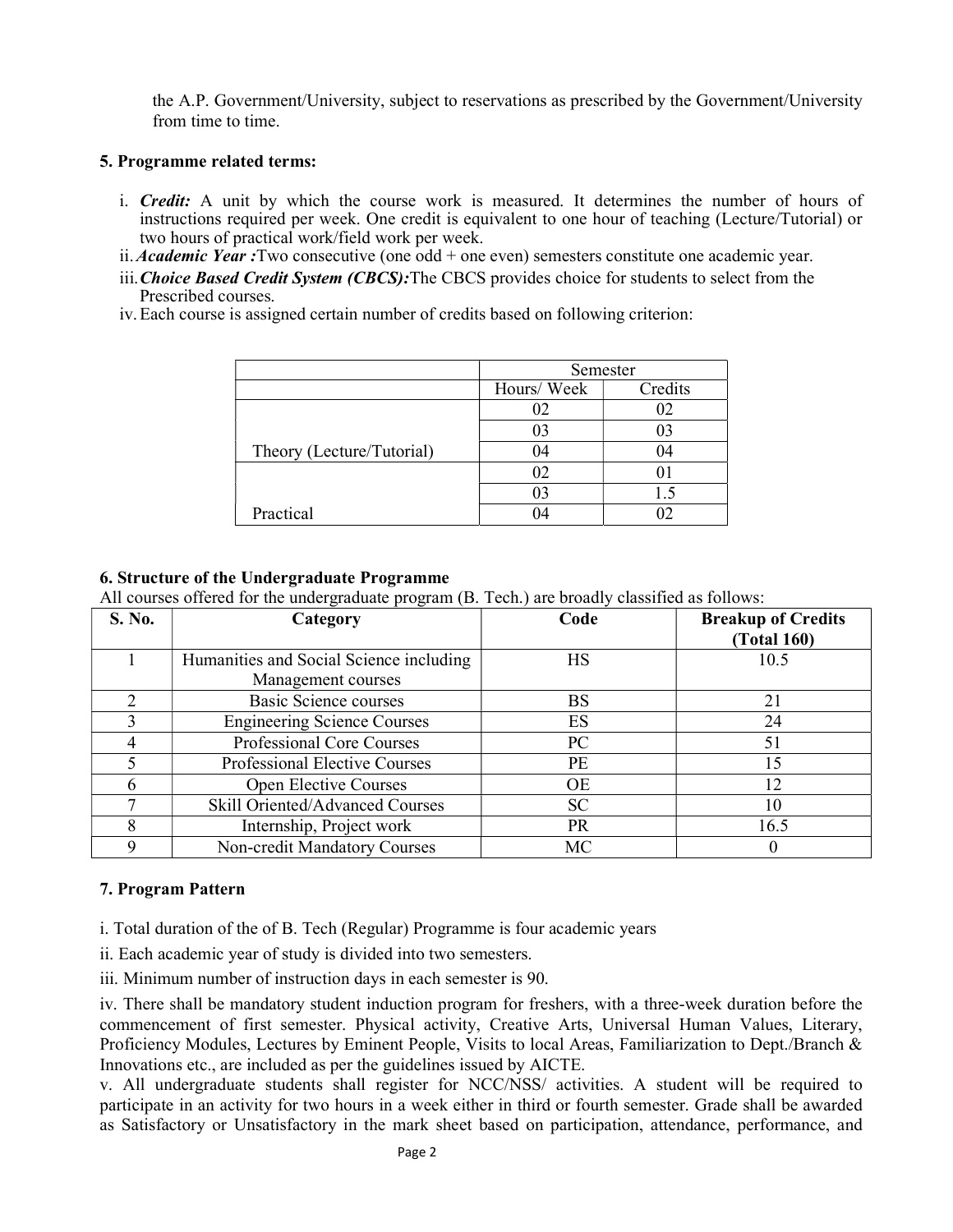behaviour. If a student gets an unsatisfactory grade, he/she shall repeat the above activity in the subsequent years, to complete the degree requirements

vi. Courses like Environmental Sciences, Universal Human Values, Indian Constitution, Design Thinking for Innovation and Employability Skills is offered as non-credit mandatory courses for all branches.

vii. Increased flexibility for students through an increase in the elective component of the curriculum, with 05 Professional Elective courses and 04 Open Elective courses.

viii. Professional Elective Courses, include the elective courses relevant to the chosen specialization/branch. Proper choice of professional elective courses can lead to students specializing in an emerging area within the chosen field of study.

ix. Student can opt for any open elective other than open elective offered by his/her own department. While choosing the electives, students shall ensure that they do not opt for the courses with syllabus contents similar to that of their departmental core/elective courses.

x. A pool of interdisciplinary/job-oriented/domain skill courses which are relevant to the industry are integrated into the curriculum of all disciplines. There shall be 05 skill-oriented courses offered during III to VII semesters. Among the five skill courses, four courses shall focus on the basic and advanced skills related to the domain/interdisciplinary courses and the other shall be a soft skills course.

xi. Students shall undergo mandatory summer internships, for a minimum of six weeks duration at the end of second and third year of the programme. There shall also be mandatory full internship in the final semester of the programme along with the project work.

xii. Undergraduate degree either with Honours or a Minor is introduced by the College for the students having good academic record

xiii. Each department shall take measures to implement Virtual Labs (https://www.vlab.co.in) which provide remote access to labs in various disciplines of Engineering and will help student in learning basic and advanced concept through remote experimentation. Student shall be made to work on virtual lab experiments during the regular labs.

xiv. Each department shall assign a faculty advisor/mentor after admission to a group of students from same department to provide guidance in courses registration / career growth / placements / opportunities for higher studies / GATE / other competitive exams etc.

xv. Preferably 25% course work for the theory courses in every semester shall be conducted in the blended mode of learning.

## 8. Evaluation Process

The performance of a student in each semester shall be evaluated subject wise with a maximum of 100 marks for theory and 100 marks for practical subject. Summer Internships shall be evaluated for 50 marks each, Full Internship & Project work in final semester shall be evaluated for 200 marks whereas mandatory courses with no credits shall be evaluated for 30 mid semester marks.

- i. For theory subjects the distribution shall be 30 marks for Internal Evaluation and 70 marks for the End-Examination.
- ii. For practical subjects the distribution shall be 30 marks for Internal Evaluation and 70 marks for the End- Examination.
- iii. If any course contains two different branch subjects, the syllabus shall be written in two parts with 3 units each (Part-A and Part-B).
- iv. If any subject is having both theory and practical components, they will be evaluated separately as theory subject and practical subject. However, they will be given same subject code with an extension of 'T' for theory subject and 'P' for practical subject.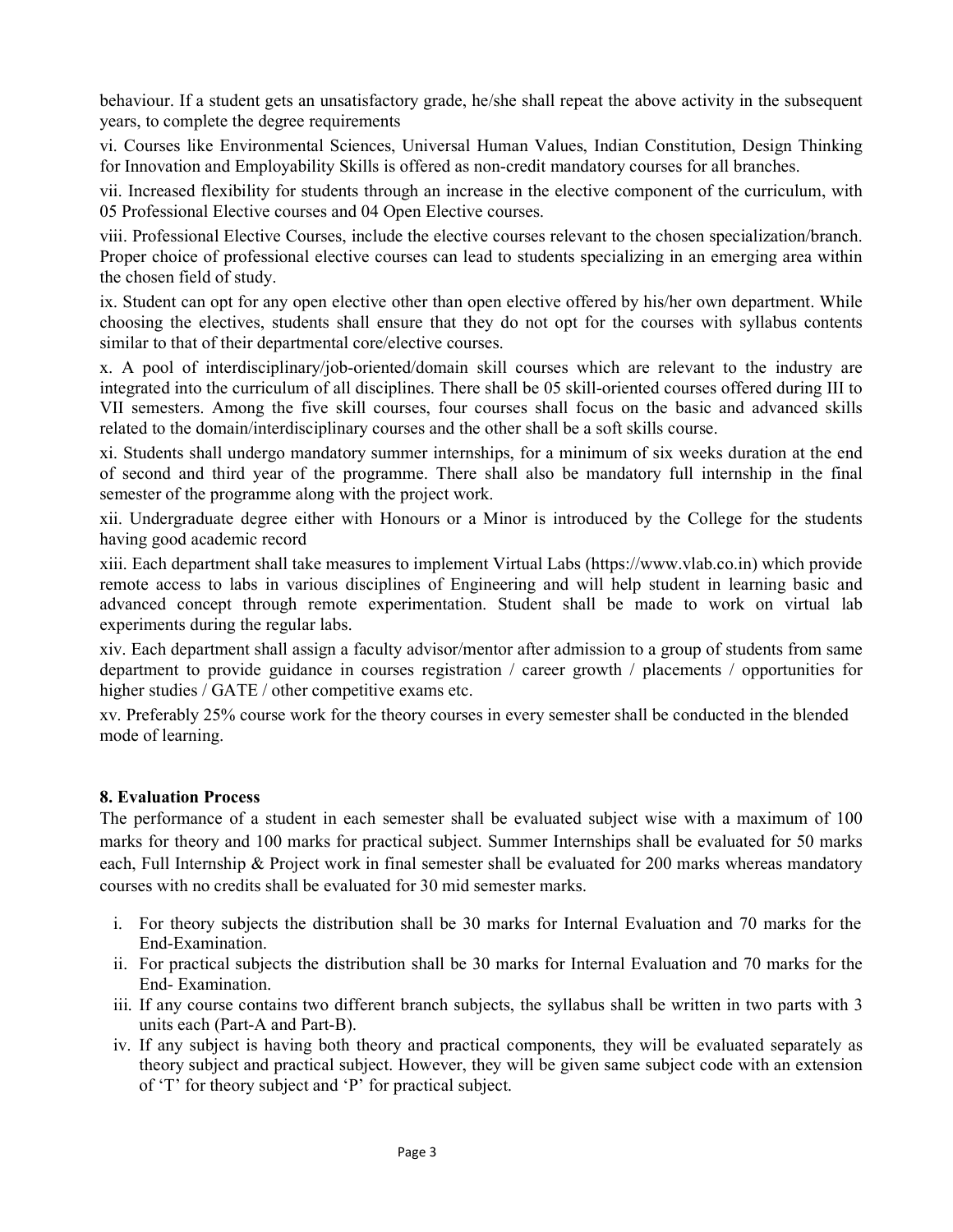#### 8.1. Midterm Examination Evaluation:

i) For theory subjects, during the semester, there shall be two midterm examinations. Each midterm examination shall be evaluated for 30 marks of which 10 marks for objective paper with 20 objective type questions (20 minutes duration), 15 marks for subjective paper (90 minutes duration) with 3 either or type questions (totally 6 questions from 1 to 6) of which student has to answer one from each either or type question and 5 marks for assignment.

\*Note 1: The objective paper with 20 objective type questions shall be prepared in line with the quality of UPSC/ GATE examination questions.

- \*Note 2: The subjective paper shall contain 3 either or type questions of equal weightage of 5 marks. Any fraction shall be rounded off to the next higher mark.
- \*Note 3: The midterm examination shall be conducted first by distribution of the Objective paper, simultaneously marking the attendance, after 20 minutes the answered objective paper shall be collected back. The student is not allowed to leave the examination hall. Then the descriptive question paper and the answer booklet shall be distributed. After 90minutes the answered booklets are collected back.
- \*Note4:The assignment shall contain objective type/essay type question/numerical problems/software development. It should be continuous assessment throughout the semester. There shall be at least two assignments in a semester and the average marks of the two assignments shall be considered.

ii) If the student is absent for the internal examination, no re-exam shall be conducted and internal marks for that examination shall be considered as zero.

iii) First midterm examination shall be conducted for I, II and half part of the III units of syllabus. The second midterm examination shall be conducted for remaining part of III, IV and V units.

iv) Final midterm marks shall be arrived at by considering the marks secured by the student in both the mid examinations with 80% weightage given to the better mid exam and 20% to the other.

For Example:

Marks obtained in first mid: 25 Marks obtained in second mid: 20 Final Internal Marks:  $(25x0.8) + (20x0.2) = 24$ 

If the student is absent for any one midterm examination, the final internal marks shall be arrived at by considering 80% weightage to the marks secured by the student in the appeared examination and zero to the other. For Example:

> Marks obtained in first mid: Absent Marks obtained in second mid: 25 Final Internal Marks:  $(25x0.8) + (0x0.2) = 20$

#### 8.2. End Examination Evaluation:

i) End examination of theory subjects shall have the following pattern:

- a. There shall be 6 questions and all questions are compulsory.
- b. Question 1 shall contain 10 compulsory short answer questions for a total of 20 marks such that each question carries 2 marks. There shall be two short answer questions from each unit. The questions shall be in line with quality of UPSC/GATE examination.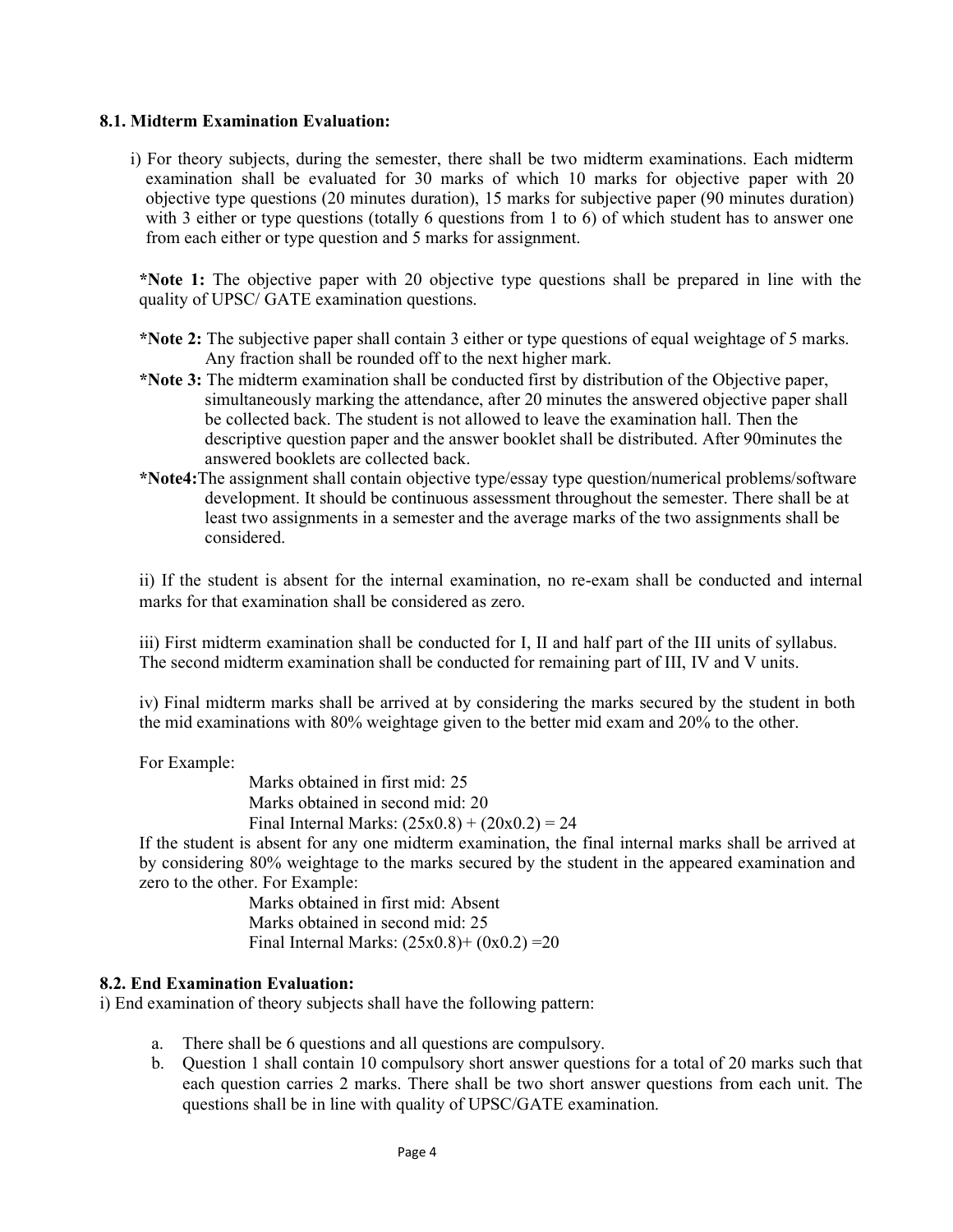- c. In each of the questions from 2 to 6 (2 to 11 in s.no. wise), there shall be either/or type questions of 10 marks each. Student shall answer any one of them.
- d. The questions from 2 to 6 shall be set by covering one either or type question from each unit of the syllabus.
- ii) End examination of theory subjects consisting of two parts of different subjects, for Example:

Electrical & Mechanical Technology shall have the following pattern:

- a. Question paper shall be in two parts viz., Part A and Part B with equal weightage of 35 marks each.
- b. In each part, question 1 shall contain 5 compulsory short answer questions for a total of 5 marks such that each question carries 1 mark.
- c. In each part, questions from 2 to 7, there shall be either/or type questions of 10 marks each. Student shall answer any one of them.

Note: The answers for Part A and Part B shall be written in two separate answer books.

iii) For practical courses, there shall be a continuous evaluation during the semester for 30 sessional marks and end examination shall be for 70 marks. Day-to-day work in the laboratory shall be evaluated for 15 marks by the concerned laboratory teacher based on the regularity/record/viva and 15 marks for the internal test. The end examination shall be conducted by the concerned laboratory teacher and a senior expert in the subject from the same department. For passing the laboratory examination a student shall obtain minimum 35% marks in the external examination and shall obtain minimum 40% including internal and external examinations.

iv) In a practical subject consisting of two parts (Eg: Electrical & Mechanical Engg. Lab), the end examination shall be conducted for 35 marks in each part. Internal marks shall be evaluated for 15 marks in each part. Minimum of 35% of lab in each part in the end exam. i.e., 12 for each and overall student shall obtain minimum 40% including internal and external evaluation.

v) For the subject having design and/or drawing, such as Engineering Drawing, the distribution of marks shall be 30 for internal evaluation and 70 for end examination.

Day-to-day work shall be evaluated for 15 marks by the concerned subject teacher based on the reports/submissions prepared in the class. And there shall be two midterm examinations in a semester for duration of 2 hours each for 15 marks with weightage of 80% to better mid marks and 20% for the other. The subjective paper (Midterm examination) shall contain 3 either or type questions of equal weightage of 5 marks. There shall be no objective paper in midterm examination. The sum of day-to-day evaluation and the internal test marks will be the final sessional marks for the subject.

The end examination pattern for Engineering Graphics, shall consists of 5 questions, either/or type, of 14 marks each. There shall be no objective type questions in the end examination. However, the end examination pattern for other subjects related to design/drawing is to be mentioned along with the syllabus.

vi) There shall be no external examination for mandatory courses with zero credits. However, attendance in the audit course shall be considered while calculating aggregate attendance and student shall be declared to have passed the mandatory course only when he/she secures 40% or more in the internal examinations. In case, the student fails, a re-examination shall be conducted for failed candidates every six months/semester at a mutually convenient date of college/student satisfying the conditions mentioned in item 1 & 2 of the regulations.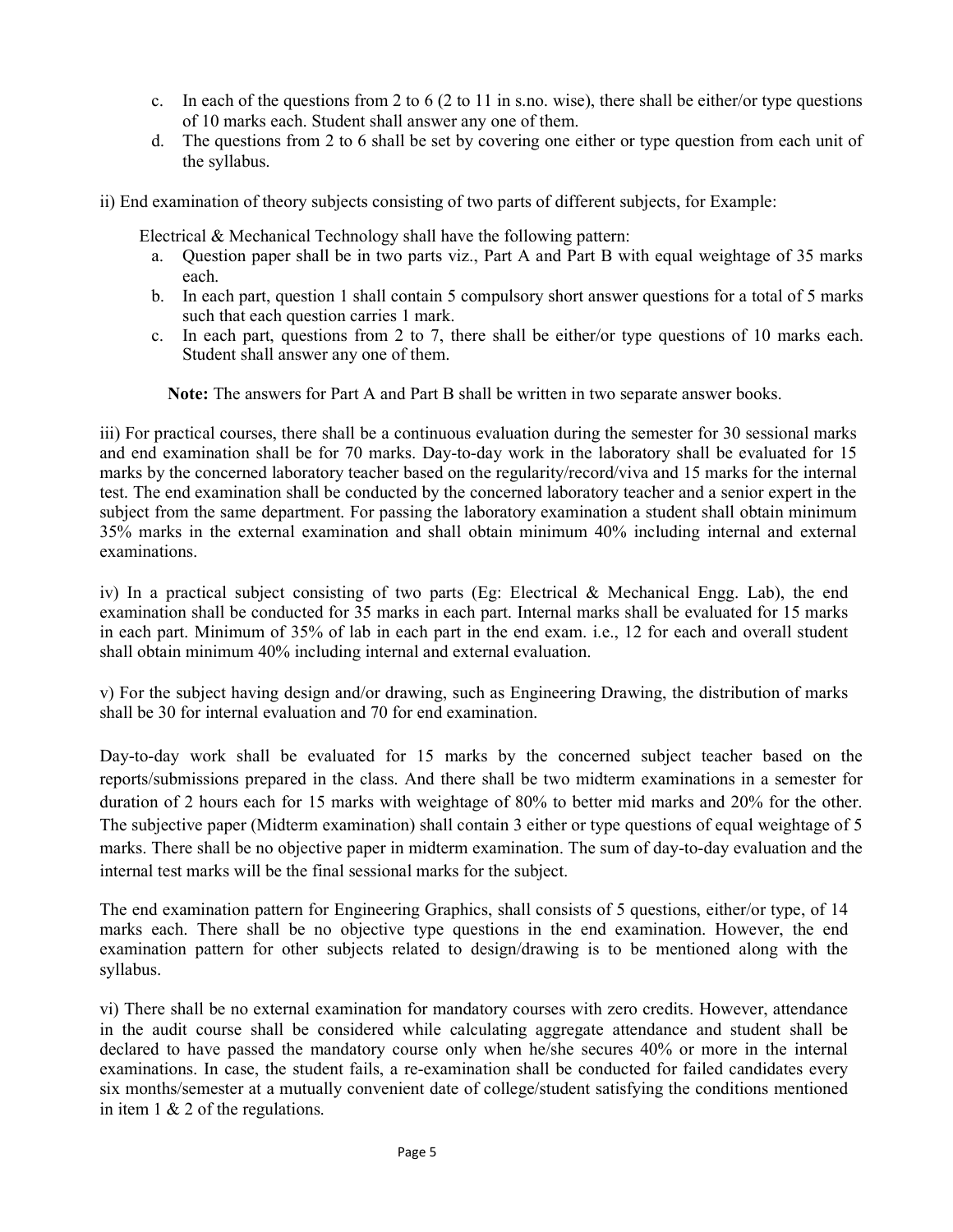vii) The midterm test papers and lab records shall be preserved for a minimum of 3 years in the respective departments as per the Institution norms and shall be produced to the Committees as and when the same are asked for.

## 9. Skill Oriented Courses

i) There shall be five skill-oriented courses offered during III to VII semesters.

ii) Out of the five skill courses two shall be skill-oriented courses from the same domain. Of the remaining three skill courses, one shall be a soft skill course and the remaining two shall be skill-advanced courses from the same domain/Interdisciplinary/Job oriented.

f) The course shall carry 100 marks and shall be evaluated through continuous assessments during the semester for 30 sessional marks and end examination shall be for 70 marks. Day-to-day work in the class / laboratory shall be evaluated for 15 marks by the concerned teacher based on the regularity/assignments/viva and remaining 15 marks through mid semester test. The end examination similar to practical examination pattern shall be conducted by the concerned teacher and an expert in the subject nominated by the principal.

iii) The Head of the Department shall identify a faculty member as coordinator for the course. A committee consisting of the Head of the Department, coordinator and a senior Faculty member nominated by the Head of the Department shall monitor the evaluation process. The marks/grades shall be assigned to the students by the above committee based on their performance.

iv) The student shall be given an option to choose either the skill courses being offered by the college or to choose a certificate course being offered by industries/Professional bodies or any other accredited bodies. If a student chooses to take a Certificate Course offered by external agencies, the credits shall be awarded to the student upon producing the Course Completion Certificate from the agency. A committee shall be formed at the level of the college to evaluate the grades/marks given for a course by external agencies and convert to the equivalent marks/grades.

v) The recommended courses offered by external agencies, conversions and appropriate grades/marks are to be approved by the College at the beginning of the semester.

vi) If a student prefers to take a certificate course offered by external agency, the department shall mark attendance of the student for the remaining courses in that semester excluding the skill course in all the calculations of mandatory attendance requirements upon producing a valid certificate as approved by the College.

## 10. Choice Based Credit Courses (CBCC)

There shall be four open elective courses, five professional elective courses and two humanities elective courses which are Choice Based Credit Courses (CBCC) from III semester onwards. Among them, professional elective course offered in VI semester shall be pursued in MOOC manner. The student shall register for the course (Minimum of 12 weeks) offered by SWAYAM/NPTEL through online with the approval of Head of the Department. The Head of the Department shall appoint one mentor to monitor the student's assignment submissions given by SWAYAM/NPTEL. The student needs to earn a certificate by passing the exam. The student shall be awarded the credits assigned in the curriculum only by submission of the certificate. In case, if student does not pass subject registered through SWAYAM/NPTEL, the College shall conduct the external examination for the MOOC subject for 100 marks based on the syllabi of the respective subject provided in the curriculum.

## 11. Credit Transfer Policy

a) As per University Grants Commission (Credit Framework for Online Learning Courses through SWAYAM) Regulation, 2016, a 'Gazette Notification' issued on 19th July 2016 & 17th August 2016,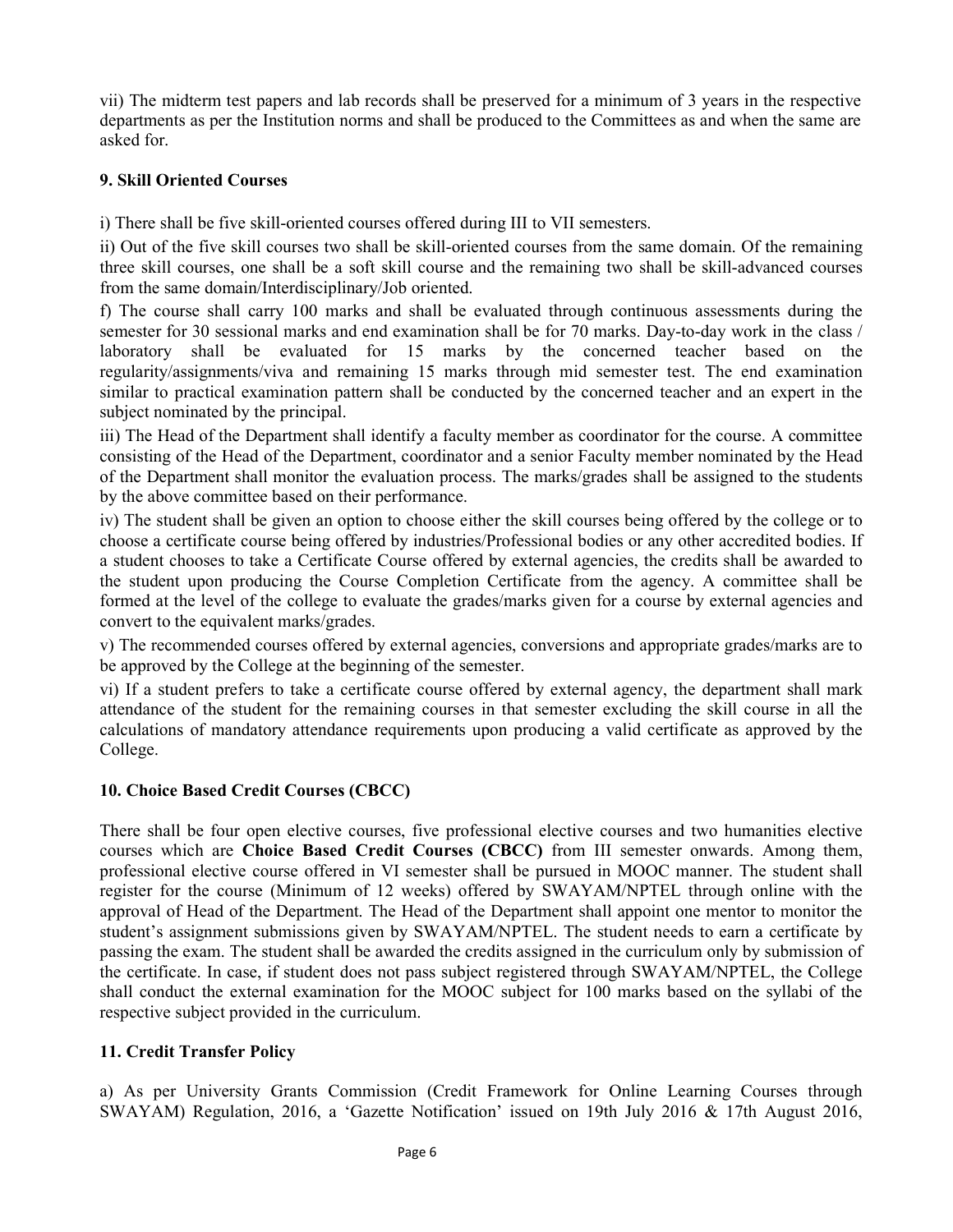respectively, the University shall allow up to 20% of the total courses being offered in a particular Programme in a semester through the Online Learning courses through SWAYAM.

i) The University shall offer credit mobility for MOOCs and give the equivalent credit weightage to the students for the credits earned through online learning courses through SWAYAM platform.

ii) The online learning courses available on the SWAYAM platform will be considered for credit transfer.

iii) Student registration for the MOOCs shall be only through the institution, it will be mandatory for the student to share necessary information with the institution.

iv) Credit transfer policy will be applicable to the Skill courses, Elective courses (Professional, Open & Humanities) offered by the university under Choice Based Credit System (CBCS).

v) The institution shall select the courses to be permitted for credit transfer through SWAYAM. However, while selecting courses in the online platform institution would essentially avoid the courses offered through the curriculum in the offline mode.

vi) The institution shall notify in June and November every year the list of the online learning courses eligible for credit transfer in the forthcoming Semester.

vii) The heads of the departments shall also ensure that the student has to complete the course and produce the course completion certificate as per the academic schedule given for the regular courses in that semester

viii) SWAYAM Course credit points are as specified in the platform

ix) The head of the department shall designate a faculty member as a Mentor for each course to guide the students from registration till completion of the credit course.

x) The college shall ensure no overlap of SWAYAM MOOC exams with that of the college examination schedule. In case of delay in SWAYAM results, the college will re-issue the marks sheet for such students.

xi) Student pursuing courses under MOOCs shall acquire the required credits only after successful completion of the course and submitting a certificate issued by the competent authority along with the percentage of marks/grades.

xii) The departments shall submit the following to the examination section of the college:

 a) List of students who have passed MOOC courses in the current semester along with the certificates of completion.

b) Undertaking form filled by the students for credit transfer.

xiii) The college shall resolve any issues that may arise in the implementation of this policy from time to time and shall review its credit transfer policy in the light of periodic changes brought by UGC, SWAYAM, NPTEL and state government.

b) Students shall also be permitted to take online courses through other MOOC platforms like Coursera, edX, Udemy etc. as per the guidelines specified in a). Only the courses with evaluation specified in percentage/grades shall be considered. If not specified in the online platform, then following credit equivalence shall be considered:

 Courses of 8 weeks duration: 2 Credits Courses of 10 weeks duration: 3 Credits Courses 12 weeks duration: 4 Credits

#### 12. Mandatory Internships

#### a) Summer Internships:

Two summer internships either onsite or virtual each with a minimum of six weeks duration, done at the end of second and third years, respectively are mandatory. It shall be completed in collaboration with local industries, Govt. Organizations, construction agencies, Hydel and thermal power projects, software MNCs or any industries in the areas of concerned specialization of the Undergraduate program. One of the two summer internships shall be society oriented and shall be completed in collaboration with government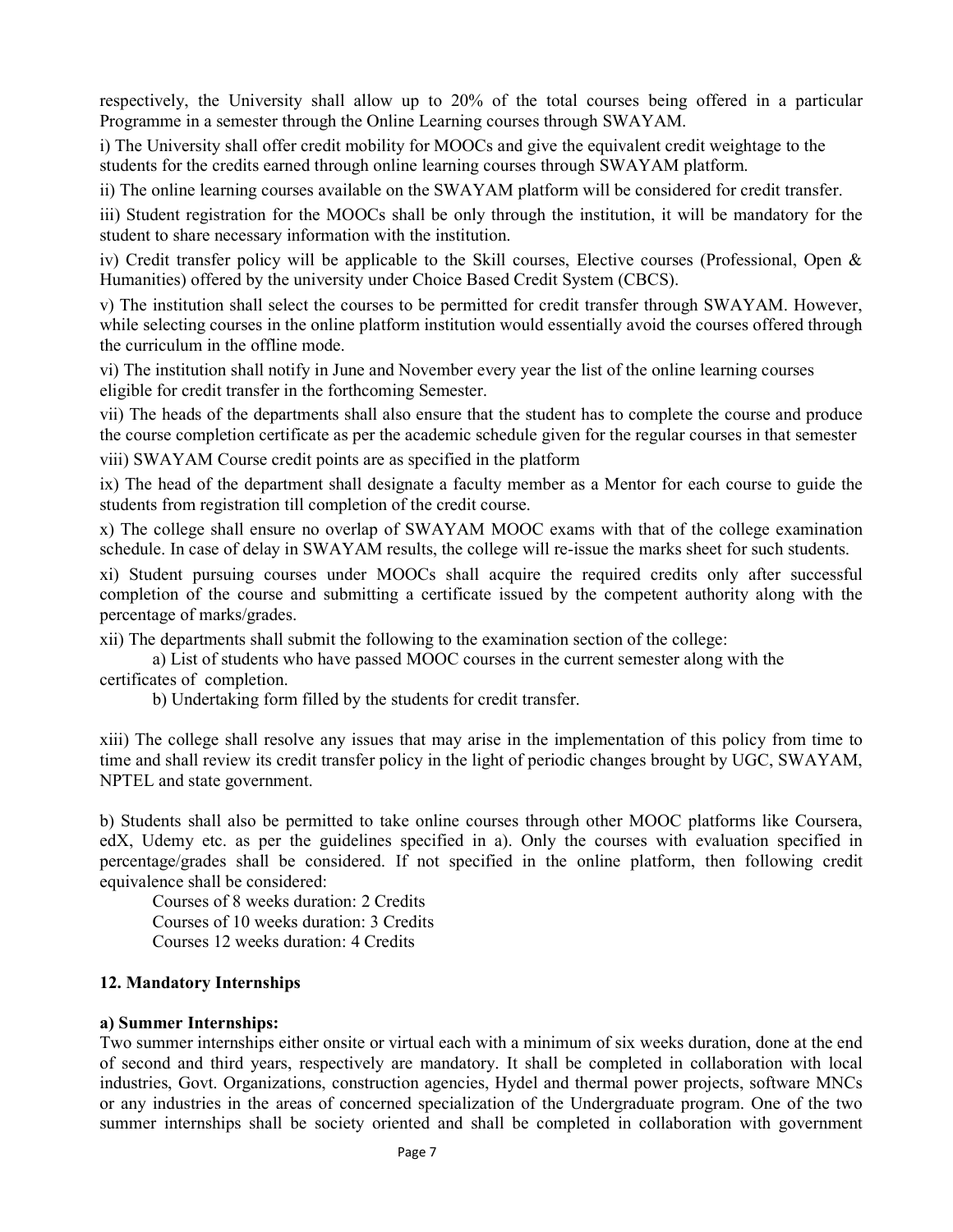organizations/NGOs & others. The student shall register for the internship as per course structure after commencement of academic year.

Evaluation of the summer internships shall be through the departmental committee. A student will be required to submit a summer internship report to the concerned department and appear for an oral presentation before the departmental committee comprising of Head of the Department, supervisor of the internship and a senior faculty member of the department. A certificate from industry shall be included in the report. The report and the oral presentation shall carry 40% and 60% weightages, respectively. It shall be evaluated for 50 external marks. There shall be no internal marks for Summer Internship. A student shall secure minimum 40% of marks for successful completion. In case, if a student fails, he/she shall reappear as and when semester supplementary examinations are conducted by the college.

### b) Full Semester Internship and Project work:

In the final semester, the student should mandatorily register and undergo internship (onsite/virtual) and in parallel he/she should work on a project with well-defined objectives. At the end of the semester the candidate shall submit an internship completion certificate and a project report.

The project report shall be evaluated with an external examiner. The total marks for project work 200 marks and distribution shall be 60 marks for internal and 140 marks for external evaluation. The supervisor assesses the student for 30 marks based on Motivation, Technical Knowledge and Awareness related to the Project. At the end of the semester, it is to be evaluated by the departmental Project Review Committee consisting of supervisor, a senior faculty and HOD for 30 marks. The external evaluation of Project Work is a Viva-Voce Examination conducted in the presence of internal examiner and external examiner appointed by the college and is evaluated for 140 marks.

The College shall facilitate and monitor the student internship programs. Completion of internships is mandatory, if any student fails to complete internship, he/she will not be eligible for the award of degree. In such cases, the student shall repeat and complete the internship.

#### 13. Minor degree in a discipline(Minor degree/Programme):

- This concept is introduced in the curriculum of all conventional B. Tech. Programmes offering a major degree. The main objective of Minor in a discipline is to provide additional learning opportunities for academically motivated students and it is an optional feature of the B. Tech. Programme. A student can get a Minor degree in a discipline other than his/her parent discipline if he/she earn 20 extra credits from the discipline in which he/she wants to acquire Minor degree through professional core/professional elective or equivalent MOOC courses pertaining to the discipline in which Minor degree is needed, available under SWAYAM platform. The list of courses to be studied either in MOOCs or conventional type will be decided by the College at the time of registration for Minor degree.
- a. Students having a CGPA of 8.0(for SC/ST students CGPA of 7.5) or above up to II year-I semester and without any backlog subjects will be permitted to register for Minor degree. An SGPA and CGPA of 7.5 (for SC/ST students CGPA of 7.0)has to be maintained in the subsequent semesters without any backlog subjects in order to keep the Minor discipline registration live or else it will be cancelled.
- b. Students aspiring for a Minor degree must register from V semester onwards and must opt for a Minor degree in a discipline other than the discipline he/she is registered in. However, Minor discipline registrations are not allowed before V semester and after VI semester.
- c. Students will not be allowed to register and pursue more than two subjects in any semester.
- d. The Evaluation pattern of theory subjects will be similar to the regular Programme evaluation.
- e. Students may enlist their choice of Minor discipline Programmes, in order of preference, for which they wish to register. It will not be permissible to alter the choices after the application has been submitted. However, students are allowed to opt for only one Minor discipline Programme in the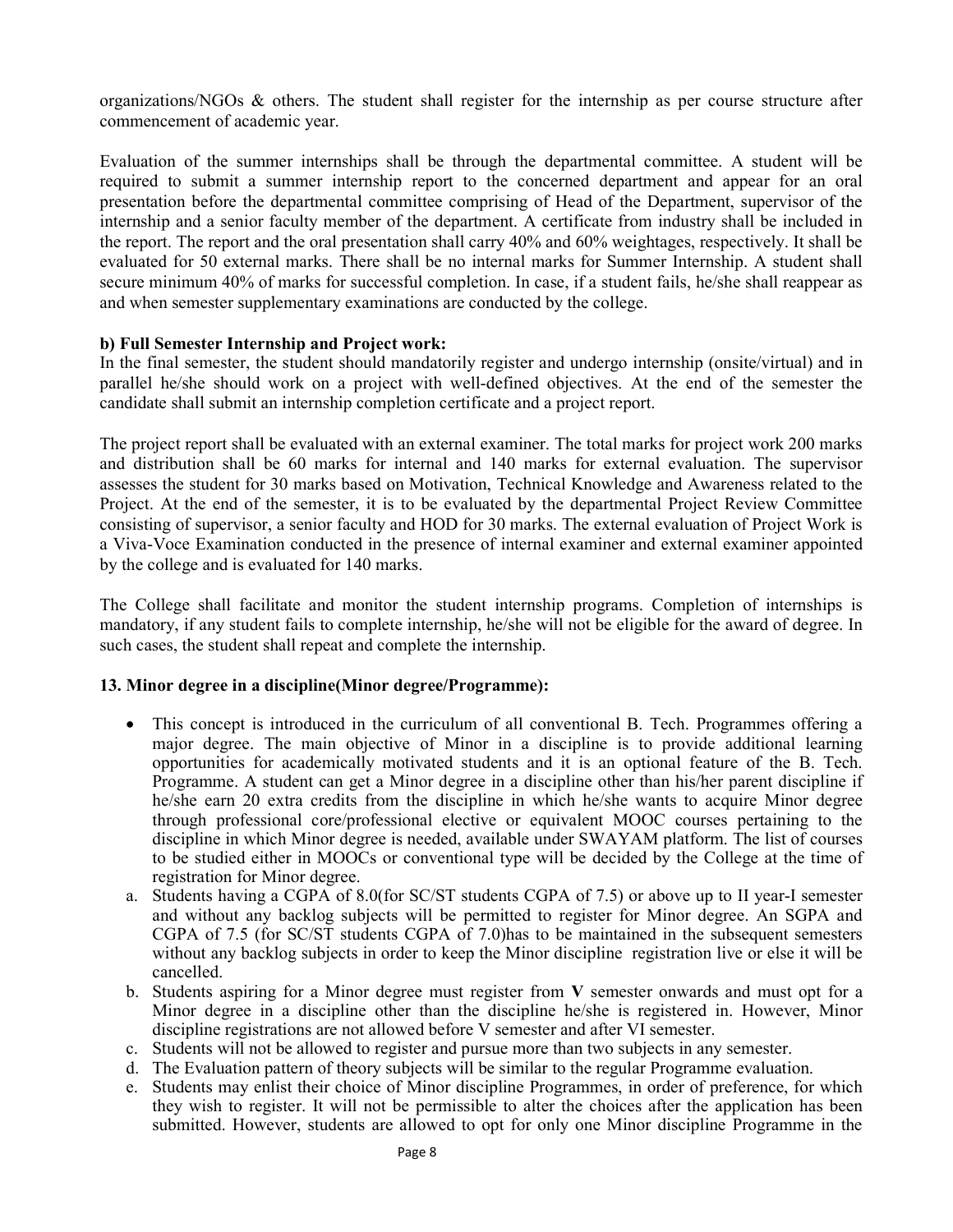order of preference given by them.

- f. Minimum strength required for offering a Minor in a discipline is considered as 20% of the class size and Maximum would be 80% of the class size.
- g. Completion of a Minor discipline Programme requires no addition of time to the regular Four year Bachelors' Programme. That is, Minor discipline Programme should be completed by the end of final year B. Tech. Programme along with the major discipline.
- h. There shall be separate course/class work and time table of the various Minor Programmes. Attendance regulations for these Minor discipline Programmes will be as per regular courses.
- i. A student registered for Minor in a discipline shall pass in all subjects that constitute the requirement for the Minor degree Programme. No class/division (i.e., second class, fist class and distinction, etc.) shall be awarded for Minor degree Programme.
- j. Five courses of the pattern  $(3-0-2)$  or  $(3-1-0)$  have to be studied.
- k. The Minor in a discipline will be mentioned in the degree certificate as Bachelor of Technology in XXX with Minor in YYY. For example, Bachelor of Technology in Computer Science  $\&$ Engineering with Minor in Electronics &Communication Engineering. This fact will also be reflected in the transcripts, along with the list of courses taken for Minor Programme with CGPA mentioned separately.
- l. There shall be no limit on the number of minor programs to be offered. BOS can identify as many as no. of tracks.
- m. If the student drops (or terminated) from the minor program, the earned credits cannot be converted into core electives and they will appear as extra credits in the marks sheet.

### 14. Honors degree in a discipline:

- a. This concept is introduced in the curriculum for all conventional B. Tech. Programmes. The main objective of Honors degree in a discipline is to provide additional learning opportunities for academically motivated students and it is an optional feature of the B. Tech. Programme. In order to earn a Honors degree in his/her discipline, a student has to earn 20 extra credits by studying five advanced courses of (3-0-2)in the concerned branch of Engineering. In place of advanced courses, he/she can study equivalent MOOC courses available under SWAYAM platform, as decided by the College from time to time. The Evaluation pattern of theory subjects will be similar to the regular Programme evaluation. Students aspiring for Honors degree must register from V semester onwards. However, Honors degree registrations are not allowed before  $\bar{V}$  semester and after VI semester.
- b. Minimum strength required for offering a Honor in a discipline is considered as 5% of the class size
- c. Students having a CGPA of 8.0 (for SC/ST students CGPA of 7.5) or above up to II year-I semester and without any backlog subjects will be permitted to register for degree with Honors. An SGPA and CGPA of 7.5 (for SC/ST students CGPA of 7.0) has to be maintained in the subsequent semesters without any backlog subjects in order to keep the degree with Honors registration live or else it will be cancelled and degree will be given as B.Tech. (Regular).
- d. Students are allowed to register either Minor or Honor degree only. No student will be allowed to register both.
- e. If the student drops (or terminated) from the honor program, the earned credits cannot be converted into core electives and they will appear as extra credits in the marks sheet.

#### 15. Attendance Requirements in Academics:

i) A student shall be eligible to appear for external examinations if he/she acquires a minimum of 40% attendance in each subject and 75% of attendance in aggregate of all the subjects

ii) Condonation of shortage of attendance in aggregate up to 10% (65% and above and below 75%) in each semester may be granted by the College Academic Committee.

iii) Shortage of Attendance below 65% in aggregate shall in NO CASE be condoned.

- iv) A stipulated fee shall be payable towards condonation of shortage of attendance to the Institution.
- v) Students whose shortage of attendance is not condoned in any semester are not eligible to take their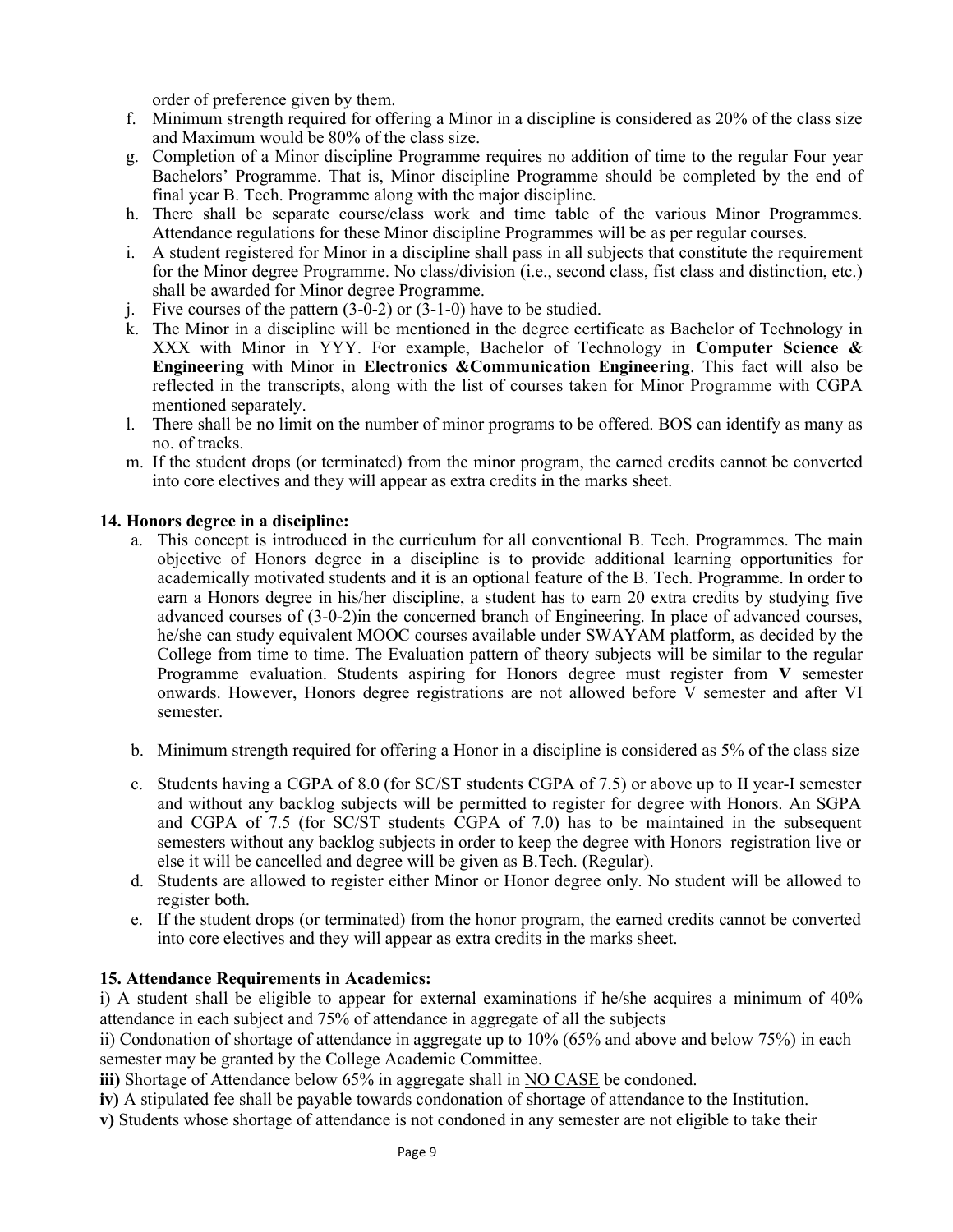end examination of that class and their registration shall stand cancelled.

vi) A student will not be promoted to the next semester unless he satisfies the attendance requirements of the present semester. They may seek readmission for that semester when offered next.

vii) If the learning is carried out in blended mode (both offline  $\&$  online), then the total attendance of the student shall be calculated considering the offline and online attendance of the student.

viii) For Induction programme attendance shall be maintained as per the AICTE norms.

## 16. Promotion Rules

The following academic requirements have to be satisfied in addition to the attendance requirements mentioned in section 15.

i) A student shall be deemed to have satisfied the minimum academic requirements and earned the credits allotted to each theory, practical, design, drawing subject or project if he secures not less than 35% of marks in the end examination and a minimum of 40% of marks (Sum of Internal and External Marks). In case of mandatory courses he/she should secure 40% of the total marks.

ii) A student shall be promoted from first year to second year if he/she fulfils the minimum attendance requirement as per college norms.

iii) A student shall be promoted from IV to V Semester only if he/she fulfils the academic requirement of securing 40% (any decimal fraction should be rounded off to lower digit) of the credits in the subjects that have been studied up to III semester from the following examinations, irrespective of whether the candidate takes the end examination or not as per the normal course of study.

One regular and two supplementary examinations of I Semester.

One regular and one supplementary examination of II Semester.

One regular examination of III semester.

iv) A student shall be promoted from VI semester to VII semester only if he/she fulfils the academic requirements of securing 40% (any decimal fraction should be rounded off to lower digit) of the credits in the subjects that have been studied up to V semester from the following examinations, irrespective of whether the candidate takes the end examination or not as per the normal course of study.

One regular and four supplementary examinations of I Semester. One regular and three supplementary examinations of II Semester. One regular and two supplementary examinations of III Semester. One regular and one supplementary examinations of IV Semester. One regular examination of V Semester.

And in case a student is detained for want of credits for particular academic year by sections iii) and iv) above, the student may make up the credits through supplementary examinations and only after securing the required credits he/she shall be permitted to join in the V semester or VII semester as the case may be.

v) When a student is detained due to lack of credits/shortage of attendance he/she may be re-admitted when the semester is offered after fulfilment of academic regulations. In such case, he/she shall be in the academic regulations into which he/she is readmitted.

vi) A student shall register and put up minimum attendance in all 160 credits and earn all the 160 credits.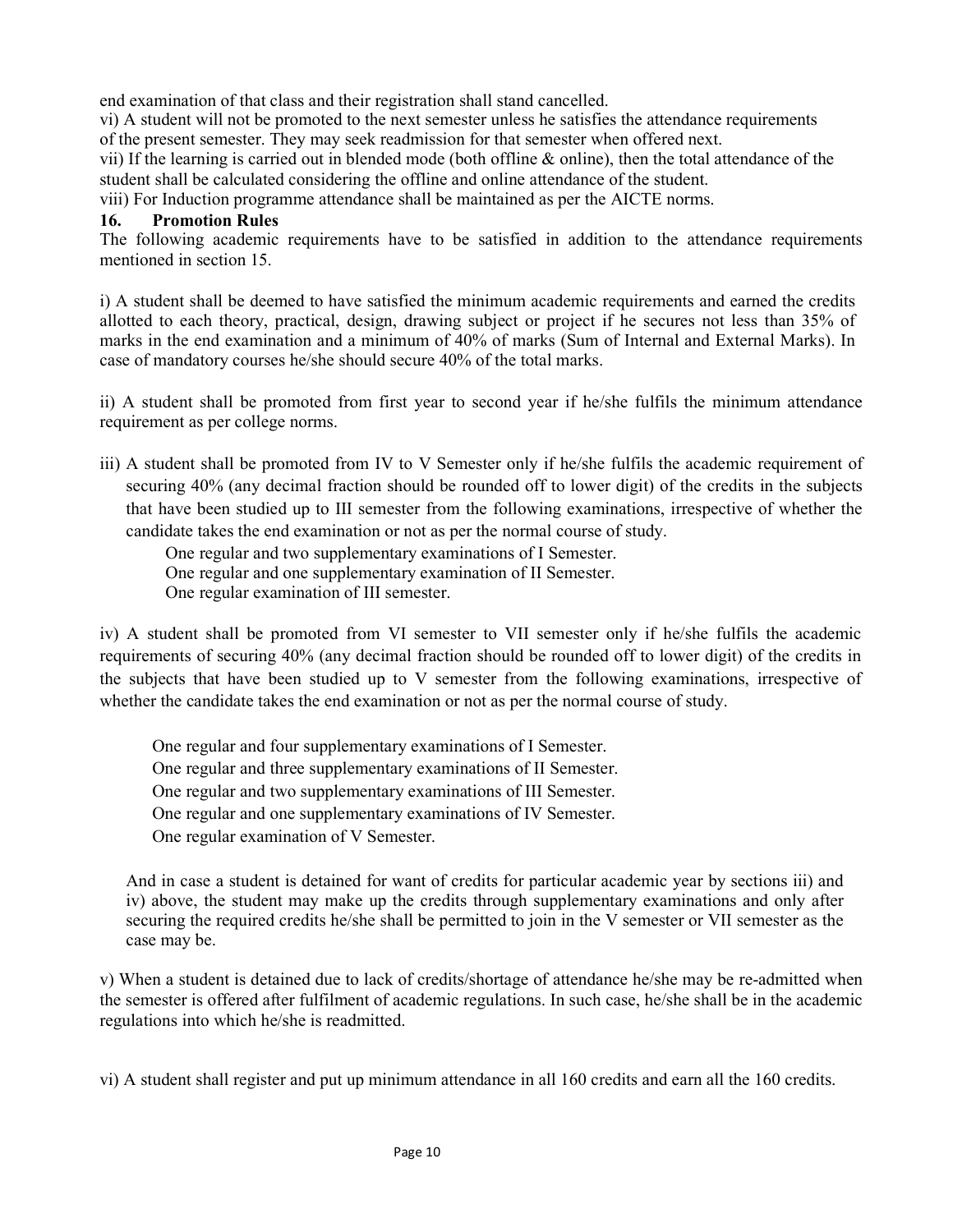vii) Students who fail to earn 160 credits as indicated in the course structure within eight academic years from the year of their admission shall forfeit their seat in B.Tech. course and their admission shall stand cancelled, subjected to clause 1(i).

## 17. With–holding of Results:

If the candidate has any dues not paid to the College or if any case of indiscipline or malpractice is pending against him/her, the result of the candidate shall be withheld and the candidate will not be allowed/promoted into the next higher semester. The issue of awarding degree is liable to be withheld in such cases.

## 18. Gap Year Concept:

- Gap year concept for Student Entrepreneur in Residence is introduced and outstanding students who wish to pursue entrepreneurship are allowed to take a break of one year at any time after I/II/III year to pursue full-time entrepreneurship.
- This period may be extended to two years at most and these two years would be in addition to the maximum period permitted for graduation.
- The Principal of the college shall take the decision on proposals submitted by the students. An evaluation committee constituted by the Principal of the College shall evaluate the proposal submitted by the student and the committee shall decide whether to permit the student(s) to avail the Gap Year or not.

## 19. Transitory Regulations:

- Discontinued, detained, or failed candidates are eligible for readmission as and when the semester is offered after fulfillment of academic regulations.
- Candidates who have been detained for want of attendance or not fulfilled academic requirements or who have failed after having undergone the course in earlier regulations or have discontinued and wish to continue the course are eligible for admission into the unfinished semester from the date of commencement of class work with the same or equivalent subjects as and when subjects are offered, subject to Section 2 and they will follow the academic regulations into which they are readmitted.
- Candidates who are permitted to avail Gap Year shall be eligible for rejoining into the succeeding year of their B.Tech from the date of commencement of class work, subject to Section 2 and they will follow the academic regulations into which they are readmitted.

## 20 . Minimum Instruction Days for a Semester:

The minimum instruction days including exams for each semester shall be 90 working days.

## 21. Medium of Instruction:

 The Medium of Instruction is English for all courses, laboratories, internal and external examinations, Comprehensive Viva-Voce, seminar presentations and project reports.

## 22. Student Transfers:

 Student transfers shall be as per the guidelines issued by the Government of Andhra Pradesh and the University from time to time.

## 23. Award of Grades:

After each subject is evaluated for 100 marks, the marks obtained in each subject will be converted to a corresponding letter grade as given below, depending on the range in which the marks obtained by the student fall.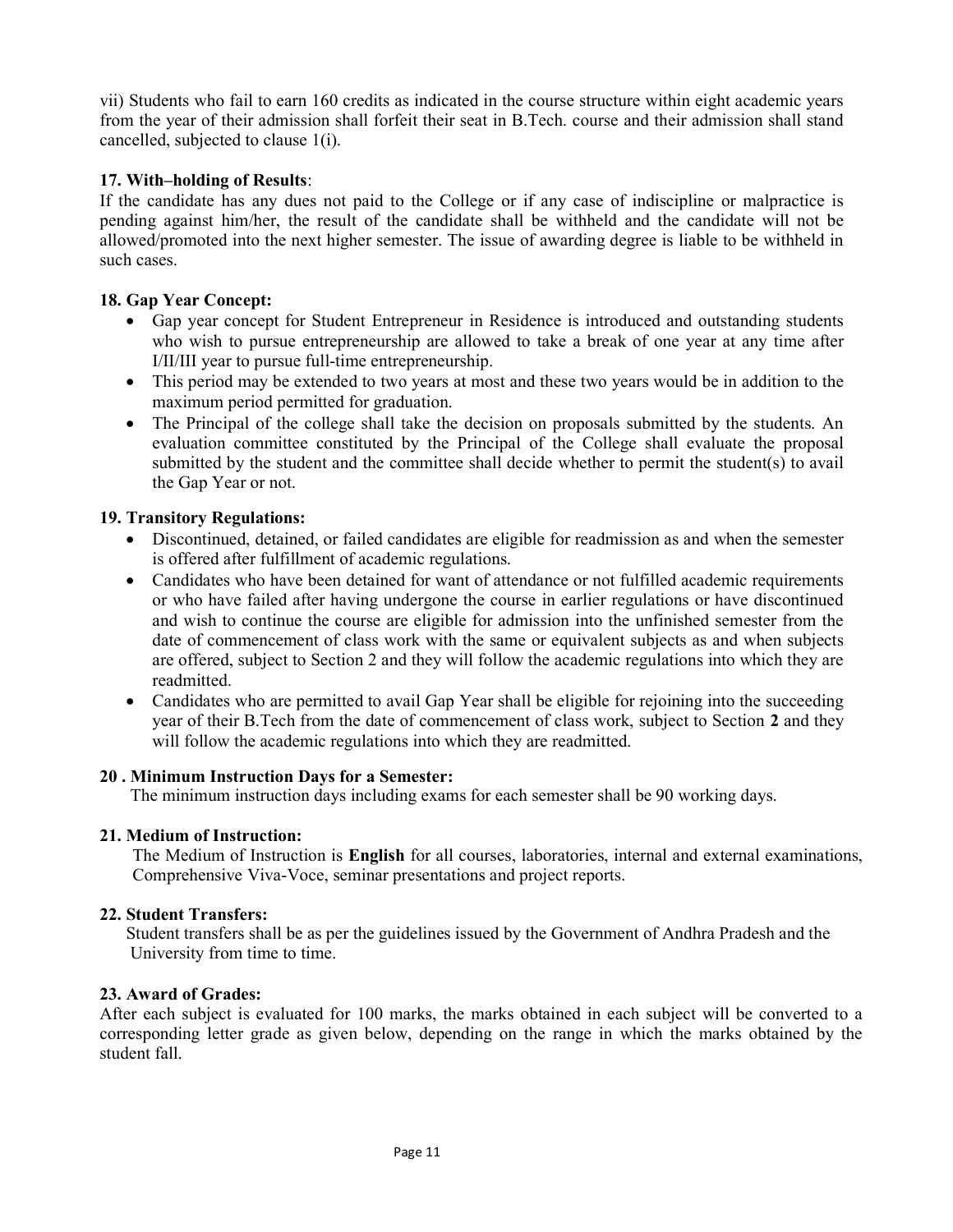| Range in which the<br>marks<br>in the subject fall | Grade              | Grade points<br>Assigned |
|----------------------------------------------------|--------------------|--------------------------|
| > 90                                               | $A+$ (Outstanding) | 10                       |
| 80-89                                              | A (Excellent)      |                          |
| 70-79                                              | B (Very Good)      |                          |
| 60-69                                              | C(Good)            |                          |
| 50-59                                              | (Fair)             |                          |
| 40-49                                              | E (Satisfactory)   |                          |
| $~<$ 40                                            | (Fail)<br>F        |                          |
| Absent                                             | Absent)<br>Ab      |                          |

### Structure of Grading of Academic Performance

- i. A student obtaining Grade 'F' or Grade 'Ab' in a subject shall be considered failed and will be required to reappear for that subject when it is offered the next supplementary examination.
- ii. For mandatory courses, "Satisfactory" or "Unsatisfactory" shall be indicated instead of the letter grade and this will not be counted for the computation of SGPA/CGPA.

#### 24. Semester Grade Point Average (SGPA) and Cumulative Grade Point Average (CGPA):

i. The Semester Grade Point Average (SGPA) is the ratio of sum of the product of the number of credits with the grade points scored by a student in all the courses taken by a student and the sum of the number of credits of all the courses undergone by a student, i.e.,

## $SGPA = \sum (C_i \times G_i)/\sum C_i$

where,  $C_i$  is the number of credits of the i<sup>th</sup> subject and  $G_i$  is the grade point scored by the student in the  $i<sup>th</sup>$  course.

ii. The Cumulative Grade Point Average (CGPA) will be computed in the same manner taking into account all the courses undergone by a student over all the semesters of a Programme, i.e.,  $CGPA = \Sigma (C_i \times S_i) / \Sigma C_i$ 

where "S<sub>i</sub>" is the SGPA of the i<sup>th</sup> semester and  $C_i$  is the total number of credits up to that semester.

- iii. Both SGPA and CGPA shall be rounded off to 2 decimal points and reported in the transcripts.
- iv. While computing the SGPA the subjects in which the student is awarded Zero grade points will also be included.
- v. Grade Point: It is a numerical weight allotted to each letter grade on a 10-point scale.
- vi. Letter Grade: It is an index of the performance of students in a said course. Grades are denoted byletters A+, A, B, C, D, E and F.
- vii. As per AICTE regulations, conversion of CGPA into equivalent percentage as follows: Equivalent Percentage =  $(CGPA - 0.50) \times 10$

## 25. Award of Class:

After a student has satisfied the requirements prescribed for the completion of the Programme and is eligible for the award of B. Tech. degree he/she shall be placed in one of the following:

| <b>Class Awarded</b>                | <b>CGPA</b> Secured |
|-------------------------------------|---------------------|
| <b>First Class with Distinction</b> | > 7.5               |
| <b>First Class</b>                  | > 6.5 < 7.5         |
| Second Class                        | $\geq 5.5 \leq 6.5$ |
| Pass Class                          | > 4.0 < 5.5         |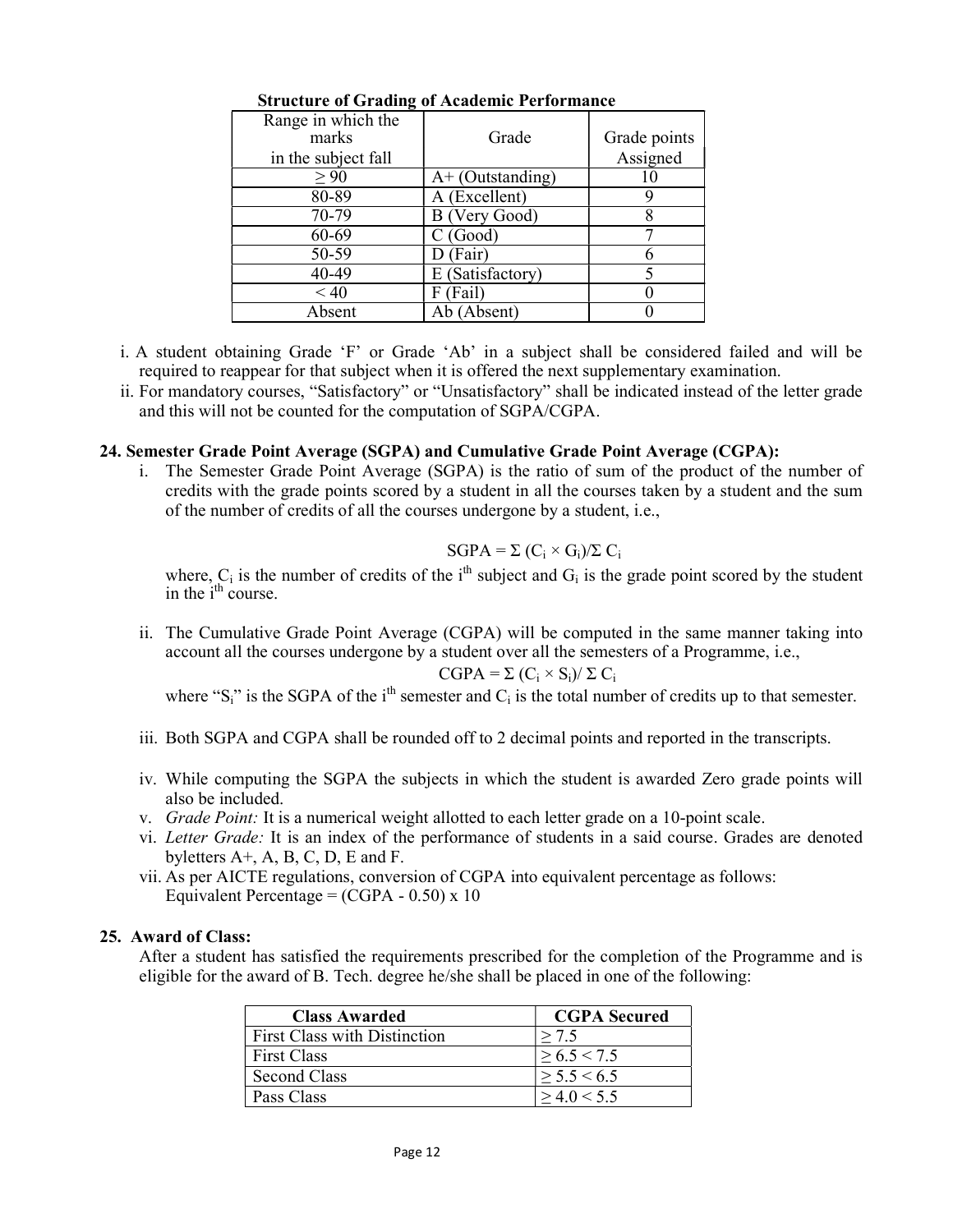### 26. General Instructions:

- a. The academic regulations should be read as a whole for purpose of any interpretation.
- b. Malpractices rules-nature and punishments are appended.
- c. Where the words "he", "him", "his", occur in the regulations, they also include "she", "her", "hers", respectively.
- d. In the case of any doubt or ambiguity in the interpretation of the above rules, the decision of the Principal is final.
- e. The Principal may change or amend the academic regulations of common B.o.S or syllabi at any time and the changes or amendments shall be made applicable to all the students on rolls with effect from the dates notified by the Principal.
- f. The above rules and regulations are to be approved/ratified by the College Academic Council as and when any modifications are to be done.

\*\*\*\*\*\*\*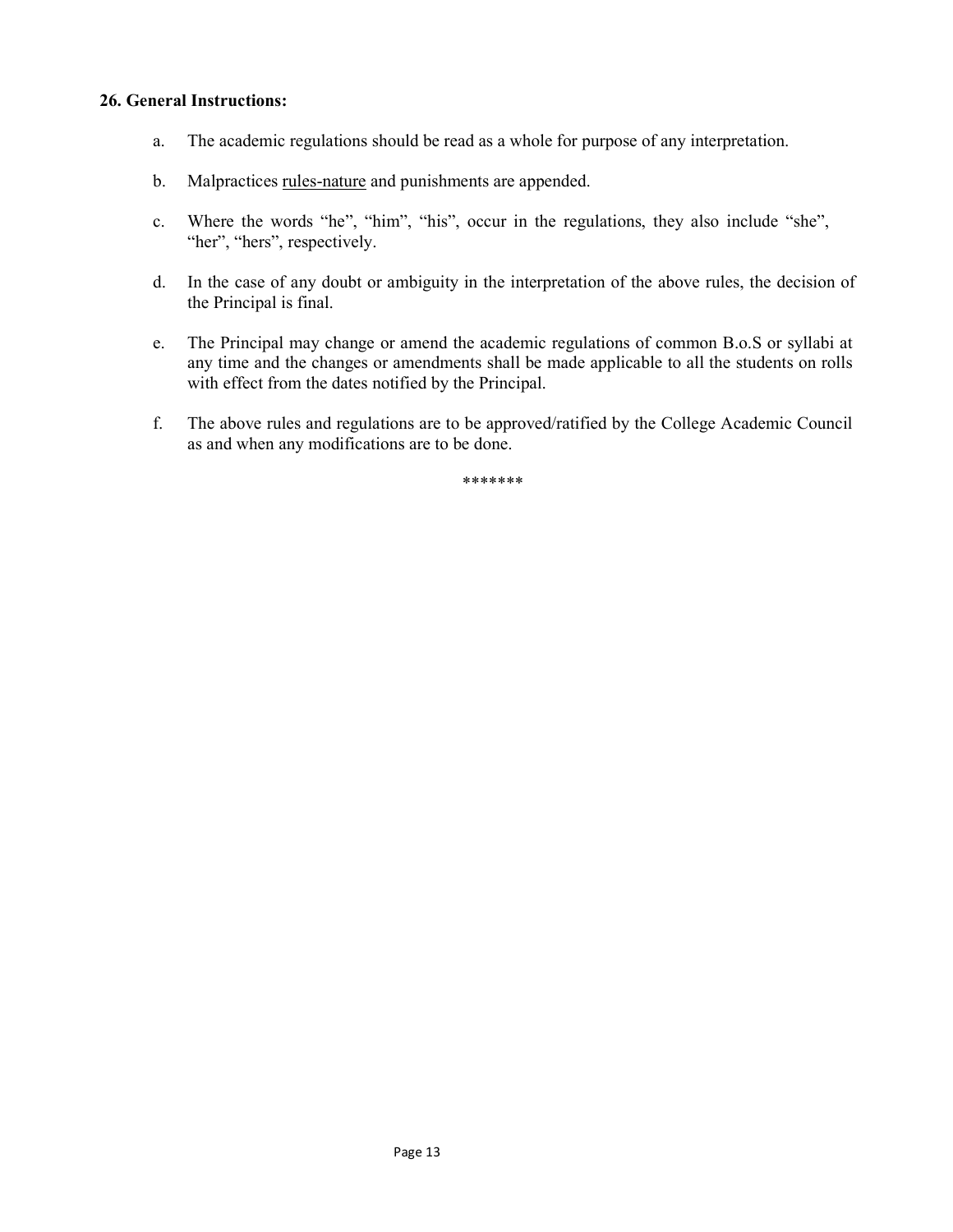#### ACADEMIC REGULATIONS FOR B. TECH.(R20) (LATERAL ENTRY SCHEME)

(Effective for the students getting admitted into II year through Lateral Entry Scheme from the Academic Year 2021-2022and onwards)

### 1. Award of B.Tech. Degree

A student admitted in Lateral Entry Scheme (LES) will be declared eligible for the award of the B.Tech degree if the student fulfills the following academic regulations:

- a) Pursues a course of study for not less than three academic years and not more than six academic years.
- b) Registers for  $121$  credits and secures all  $121$  credits from II to IV year of Regular B.Tech. Programme.
- 2. Students, who fail to fulfill the requirement for the award of the degree within six consecutive academic years from the year of admission, shall forfeit their seat.
- 3. The regulations 3 to 6except 5.1 are to be adopted as that of B. Tech. (Regular).

## 4. Minimum Academic Requirements:

The following academic requirements have to be satisfied in addition to the attendance requirements mentioned in item no.5

- i. A student shall be deemed to have satisfied the minimum academic requirements and earned the credits allotted to each theory, practical, design, drawing subject or project if he secures not less than 35% of marks in the end examination and a minimum of 40% of marks in the sum total of the internal evaluation and end examination taken together.
- ii. A student shall be promoted from third year to fourth year only if the student fulfills the academic requirements of securing 40% of credits from the following examinations, irrespective of whether the candidate takes the end examination or not as per the normal course of study.
	- a. One regular and Two supplementary examinations of III semester.
	- b. One regular and one supplementary examinations of IV semester.
	- c. One regular examination of V semester.

And in case if student is already detained for want of credits for particular academic year, the student may make up the credits through supplementary exams of the above exams before the commencement of IV year I semester class work of next year.

#### 5.Course Pattern

- 5.1. The entire course of study is three academic years on semester pattern.
- 5.2.A student eligible to appear for the end examination in a subject, but absent at it or has failed in the end examination may appear for that subject at the next supplementary examination offered.
- 5.3. When a student is detained due to lack of credits/shortage of attendance the student may be readmitted when the semester is offered after fulfillment of academic regulations, the student shall be in the academic regulations into which he/she is readmitted.

 6. The regulations8to 16are to be adopted as that of B. Tech. (Regular). All other regulations as applicable for B. Tech. Four-year degree course (Regular) will hold good for B. Tech. (Lateral Entry Scheme).

#### 7. Minimum Academic Requirements and Award of the Degree:

The following academic requirements have to be satisfied in addition to the attendance requirements mentioned in section 6 of B.Tech. (Regular).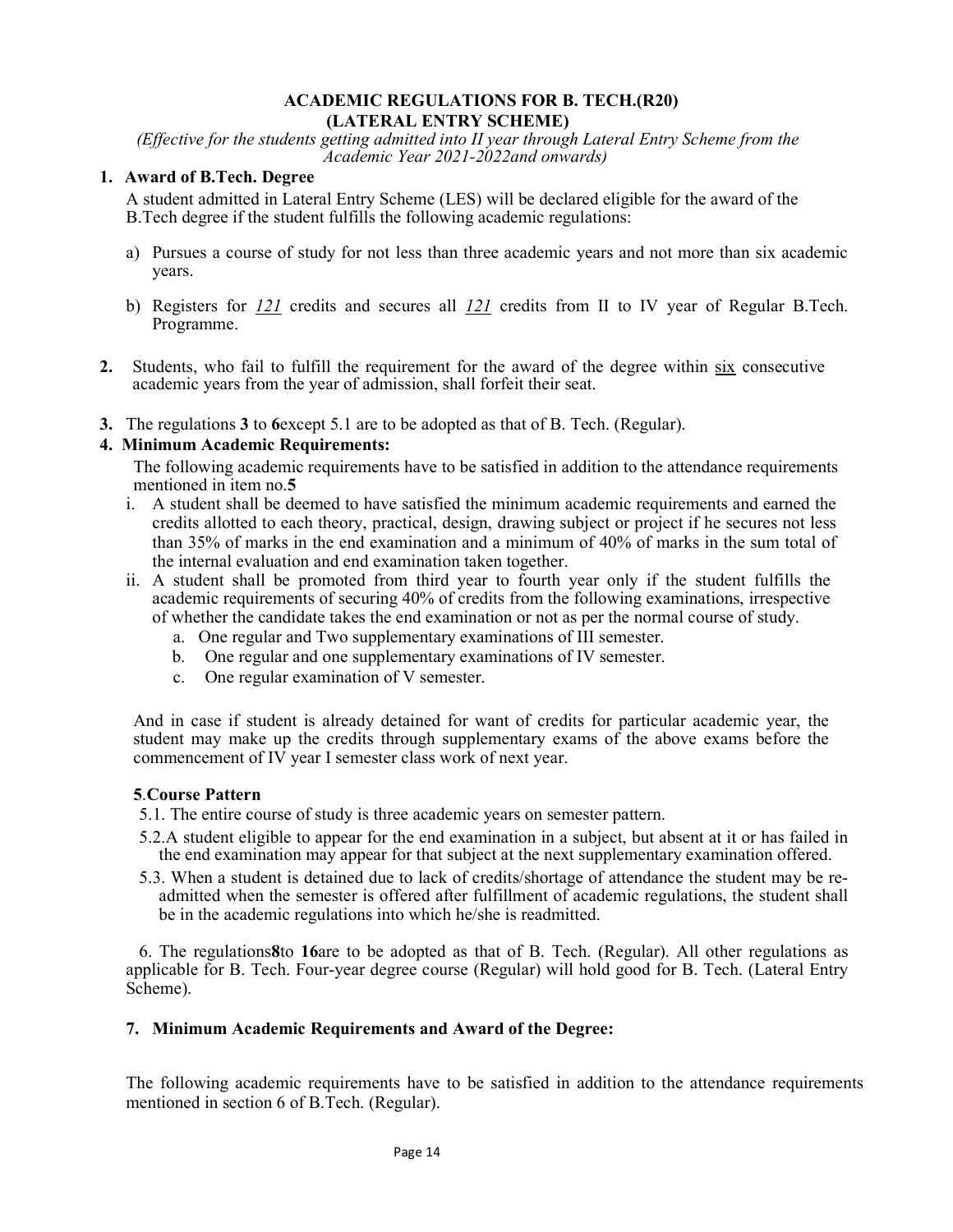7.1 A student shall be deemed to have satisfied the minimum academic requirements and earned the credits allotted to each theory, practical, design, drawing subject or project if he secures not less than 35% of marks in the end examination and a minimum of 40% of marks in the sum total of the internal and end examination marks taken together. In case of mandatory courses he/she should secure 40% of the total marks.

7.2 A lateral entry student shall be promoted from VI semester to VII semester only if he/she fulfils the academic requirements of securing 40% of the credits in the subjects that have been studied up to V semester from the following examinations, irrespective of whether the candidate takes the end examination or not as per the normal course of study.

One regular and two supplementary examinations of III Semester. One regular and one supplementary examinations of IV Semester. One regular examination of V Semester.

And in case a student is detained for want of credits for particular academic year by section 7.2 above, the student may make up the credits through supplementary examinations and only after securing the required credits he/she shall be permitted to join in the VII semester as the case may be.

\*\*\*\*\*\*\*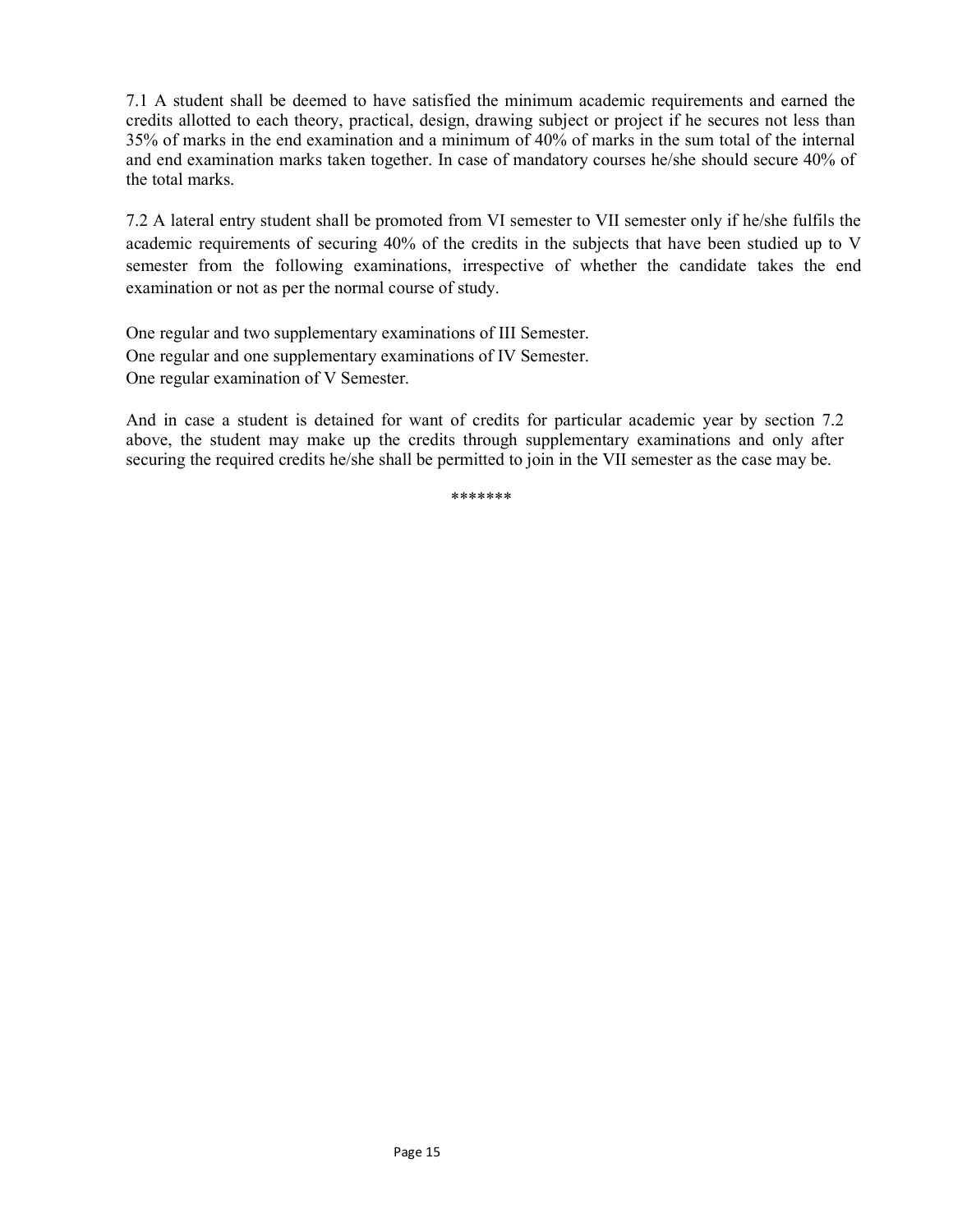## RULES FOR

## DISCIPLINARY ACTION FOR MALPRACTICES / IMPROPER CONDUCT IN EXAMINATIONS

| S. No.           | <b>Nature of Malpractices/Improper conduct</b>                                                                                                                                                                                                                                                                                                                                                                                                                                                  | Punishment                                                                                                                                                                                                                                                                                                                                                                                                                                                                                                                                                                                                                                                                                                                                                                                                                                                                                                                                                                                                                                                                                        |
|------------------|-------------------------------------------------------------------------------------------------------------------------------------------------------------------------------------------------------------------------------------------------------------------------------------------------------------------------------------------------------------------------------------------------------------------------------------------------------------------------------------------------|---------------------------------------------------------------------------------------------------------------------------------------------------------------------------------------------------------------------------------------------------------------------------------------------------------------------------------------------------------------------------------------------------------------------------------------------------------------------------------------------------------------------------------------------------------------------------------------------------------------------------------------------------------------------------------------------------------------------------------------------------------------------------------------------------------------------------------------------------------------------------------------------------------------------------------------------------------------------------------------------------------------------------------------------------------------------------------------------------|
|                  | If the Candidate:                                                                                                                                                                                                                                                                                                                                                                                                                                                                               |                                                                                                                                                                                                                                                                                                                                                                                                                                                                                                                                                                                                                                                                                                                                                                                                                                                                                                                                                                                                                                                                                                   |
| 1(a)             | Possesses or keeps accessible in examination<br>hall,<br>book,<br>any paper,<br>note<br>Programmemable calculators, Cell phones,<br>pager, palm computers or any other form of<br>material concerned with or related to the<br>subject of the examination<br>(theory)<br><sub>or</sub><br>practical) in which he is appearing but has<br>not made use of (material shall include any<br>marks on the body of the candidate which can<br>be used as an aid in the subject of the<br>examination) | Expulsion from the examination hall and<br>cancellation of the performance in that<br>subject only.                                                                                                                                                                                                                                                                                                                                                                                                                                                                                                                                                                                                                                                                                                                                                                                                                                                                                                                                                                                               |
| 1 <sub>(b)</sub> | Gives assistance or guidance or receives it<br>from any other candidate orally or by any<br>language<br>methods<br>other<br>body<br><sub>or</sub><br>communicates through cell phones with any<br>candidate or persons in or outside the exam<br>hall in respect of any matter.                                                                                                                                                                                                                 | Expulsion from the examination hall and<br>cancellation of the performance in that<br>subject only of all the candidates involved.<br>In case of an outsider, he will be handed<br>over to the police and a case is registered<br>against him.                                                                                                                                                                                                                                                                                                                                                                                                                                                                                                                                                                                                                                                                                                                                                                                                                                                    |
| $\overline{2}$   | Has copied in the examination hall from any<br>paper, book, Programmemable calculators,<br>palm computers or any other form of material<br>relevant to the subject of the examination<br>(theory or practical) in which the candidate is<br>appearing.                                                                                                                                                                                                                                          | Expulsion from the examination hall and<br>cancellation of the performance in that<br>subject and all other subjects the candidate<br>has already appeared including practical<br>examinations and project work and shall not<br>be permitted to appear for the remaining<br>examinations of the subjects of that<br>semester/year. The Hall Ticket of the<br>candidate is to be cancelled.                                                                                                                                                                                                                                                                                                                                                                                                                                                                                                                                                                                                                                                                                                       |
| 3                | candidate<br>other<br>Impersonates<br>any<br>1n<br>connection with the examination.                                                                                                                                                                                                                                                                                                                                                                                                             | The candidate who has impersonated shall<br>be expelled from examination hall. The<br>candidate is<br>also debarred<br>for<br>four<br>consecutive semesters from class work and<br>all examinations. The continuation of the<br>course by the candidate is subject to the<br>academic regulations in connection with<br>forfeiture of seat.<br>The performance of the original candidate<br>who has been impersonated,<br>shall be<br>cancelled in all the subjects of the<br>examination (including practicals<br>and<br>project work) already appeared and shall<br>not be allowed to appear for examinations<br>the remaining subjects<br>of<br>of<br>that<br>semester/year. The candidate is<br>also<br>debarred for four consecutive semesters<br>all examinations,<br>from class work and<br>if<br>his involvement is established.<br>Otherwise, the candidate is debarred for two<br>consecutive semesters from class work and<br>all examinations. The continuation of the<br>course by the candidate is subject to the<br>academic regulations in connection with<br>forfeiture of seat. |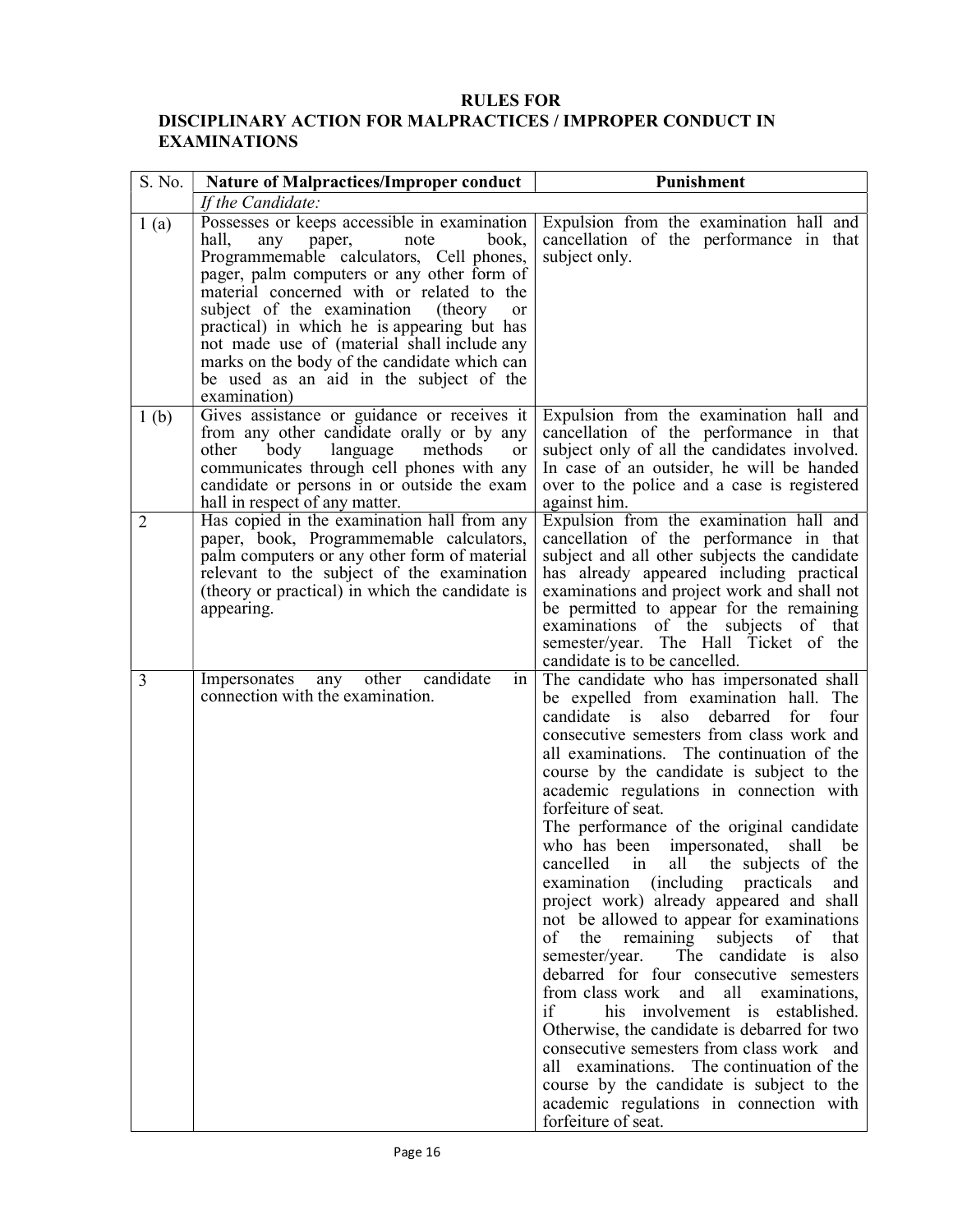|                |                                                                                                                                                                                                                                                                                                                                                                                                                                                                                                                                                                                                                                                                                                                                                                                                                                                                                                                                                                                                                                                                           | If the imposter is an outsider, he will be                                                                                                                                                                                                                                                                                                                                                                                                                                                                                                                                                                                                                    |
|----------------|---------------------------------------------------------------------------------------------------------------------------------------------------------------------------------------------------------------------------------------------------------------------------------------------------------------------------------------------------------------------------------------------------------------------------------------------------------------------------------------------------------------------------------------------------------------------------------------------------------------------------------------------------------------------------------------------------------------------------------------------------------------------------------------------------------------------------------------------------------------------------------------------------------------------------------------------------------------------------------------------------------------------------------------------------------------------------|---------------------------------------------------------------------------------------------------------------------------------------------------------------------------------------------------------------------------------------------------------------------------------------------------------------------------------------------------------------------------------------------------------------------------------------------------------------------------------------------------------------------------------------------------------------------------------------------------------------------------------------------------------------|
|                |                                                                                                                                                                                                                                                                                                                                                                                                                                                                                                                                                                                                                                                                                                                                                                                                                                                                                                                                                                                                                                                                           | handed over to the police and a case is                                                                                                                                                                                                                                                                                                                                                                                                                                                                                                                                                                                                                       |
| $\overline{4}$ | Smuggles in the Answer book or additional<br>sheet or takes out or arranges to send out the<br>question paper during the examination or<br>answer book or additional sheet, during or<br>after the examination.                                                                                                                                                                                                                                                                                                                                                                                                                                                                                                                                                                                                                                                                                                                                                                                                                                                           | registered against him.<br>Expulsion from the examination hall and<br>cancellation of performance in that subject<br>and all the other subjects the candidate has<br>appeared including<br>already<br>practical<br>examinations and project work and shall not<br>be permitted for the remaining examinations<br>of the subjects of that semester/year.<br>The<br>candidate is<br>debarred for<br>also<br>two<br>consecutive semesters from class work and<br>all examinations. The continuation of the<br>course by the candidate is subject to the                                                                                                          |
|                |                                                                                                                                                                                                                                                                                                                                                                                                                                                                                                                                                                                                                                                                                                                                                                                                                                                                                                                                                                                                                                                                           | academic regulations in connection with<br>forfeiture of seat.                                                                                                                                                                                                                                                                                                                                                                                                                                                                                                                                                                                                |
| 5              | Uses objectionable, abusive or offensive<br>language in the answer paper or in letters<br>to the examiners or writes to the examiner<br>requesting him to award pass marks.                                                                                                                                                                                                                                                                                                                                                                                                                                                                                                                                                                                                                                                                                                                                                                                                                                                                                               | Cancellation of the performance in that<br>subject only.                                                                                                                                                                                                                                                                                                                                                                                                                                                                                                                                                                                                      |
| 6              | Refuses to obey the orders of the<br>Chief<br>Superintendent/Assistant – Superintendent<br>any officer on duty or misbehaves or<br>creates disturbance of any kind in and<br>around the examination hall or organizes a<br>walk out or instigates others to walk out, or<br>threatens the officer-in charge or any person<br>on duty in or outside the examination hall of<br>any injury to his person or to any of his<br>relations whether by words, either spoken or<br>written or<br>by<br>signs<br>or by visible<br>representation, assaults the officer-in-charge,<br>or any person on duty in or outside the<br>examination hall or any of his relations, or<br>indulges in any other act of misconduct or<br>mischief which result in damage to or<br>destruction of property in the examination<br>hall or any part of the College campus or<br>engages in any other act which in the opinion<br>of the officer on duty amounts to use of unfair<br>means or misconduct or has the tendency to<br>disrupt<br>orderly conduct<br>the<br>the<br>of<br>examination. | In case of students of the college, they shall<br>be expelled from examination halls<br>and<br>cancellation of their performance in that<br>and<br>all<br>other<br>subject<br>subjects<br>the<br>candidate(s) has (have) already appeared<br>and shall not be permitted to appear for<br>the remaining examinations of the subjects<br>of that semester/year. If the<br>candidate<br>physically assaults the invigilator/ officer-<br>in-charge of the Examinations, then the<br>candidate is<br>also debarred and forfeits<br>his/her seat. In case of outsiders, they will be<br>handed over to the police and a police case<br>is registered against them. |
| 7              | Leaves the exam hall taking away answer<br>script or<br>Intentionally tears of the script or any part<br>there of inside or outside the examination<br>hall.                                                                                                                                                                                                                                                                                                                                                                                                                                                                                                                                                                                                                                                                                                                                                                                                                                                                                                              | Expulsion from the examination hall and<br>cancellation of performance in that subject<br>and all the other subjects the candidate has<br>already appeared including practical<br>examinations and project work and shall not<br>be permitted for the remaining examinations<br>of the subjects of that semester/year.<br>The<br>debarred for<br>candidate is<br>also<br>two<br>consecutive semesters from class work and<br>all the examinations. The continuation of<br>the course by the candidate is subject to<br>academic regulations in connection<br>the<br>with forfeiture of seat.                                                                  |
| 8              | Possess any lethal weapon or firearm                                                                                                                                                                                                                                                                                                                                                                                                                                                                                                                                                                                                                                                                                                                                                                                                                                                                                                                                                                                                                                      | Expulsion from the examination hall and                                                                                                                                                                                                                                                                                                                                                                                                                                                                                                                                                                                                                       |